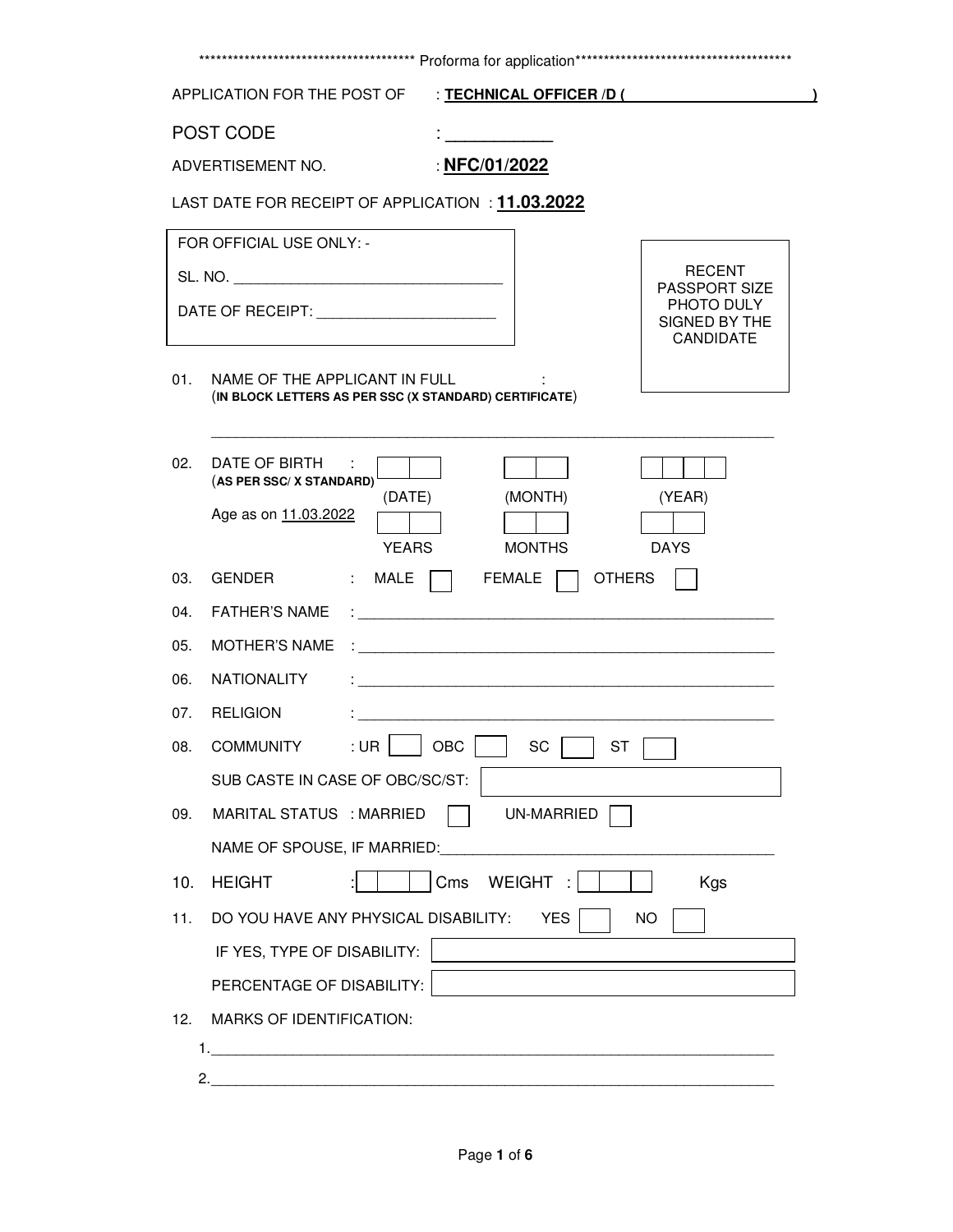13. ARE YOU AN EX - SERVICEMAN? (IF YES, PL. ENCLOSE DISCHARGE CERTIFICATE)

| YES. | NΟ |
|------|----|
|      |    |

14. LANGUAGES KNOWN:

| LANGUAGE | <b>READ</b> | <b>SPEAK</b> | <b>WRITE</b> | DETAILS OF EXAM.<br>PASSED (if any) |
|----------|-------------|--------------|--------------|-------------------------------------|
|          |             |              |              |                                     |
|          |             |              |              |                                     |
|          |             |              |              |                                     |
|          |             |              |              |                                     |
|          |             |              |              |                                     |

15. ADDRESS (IN BLOCK LETTERS)

> I) FOR CORRESPONDENCE: (WITH PIN CODE)

| PIN        |  |  |  |  |  |  |  |
|------------|--|--|--|--|--|--|--|
| MOBILE NO: |  |  |  |  |  |  |  |
| E-MAIL ID: |  |  |  |  |  |  |  |

 ii) PERMANENT ADDRESS : (WITH PIN CODE)

| PIN        |  |  |  |  |  |  |  |
|------------|--|--|--|--|--|--|--|
| MOBILE NO: |  |  |  |  |  |  |  |
| E-MAIL ID: |  |  |  |  |  |  |  |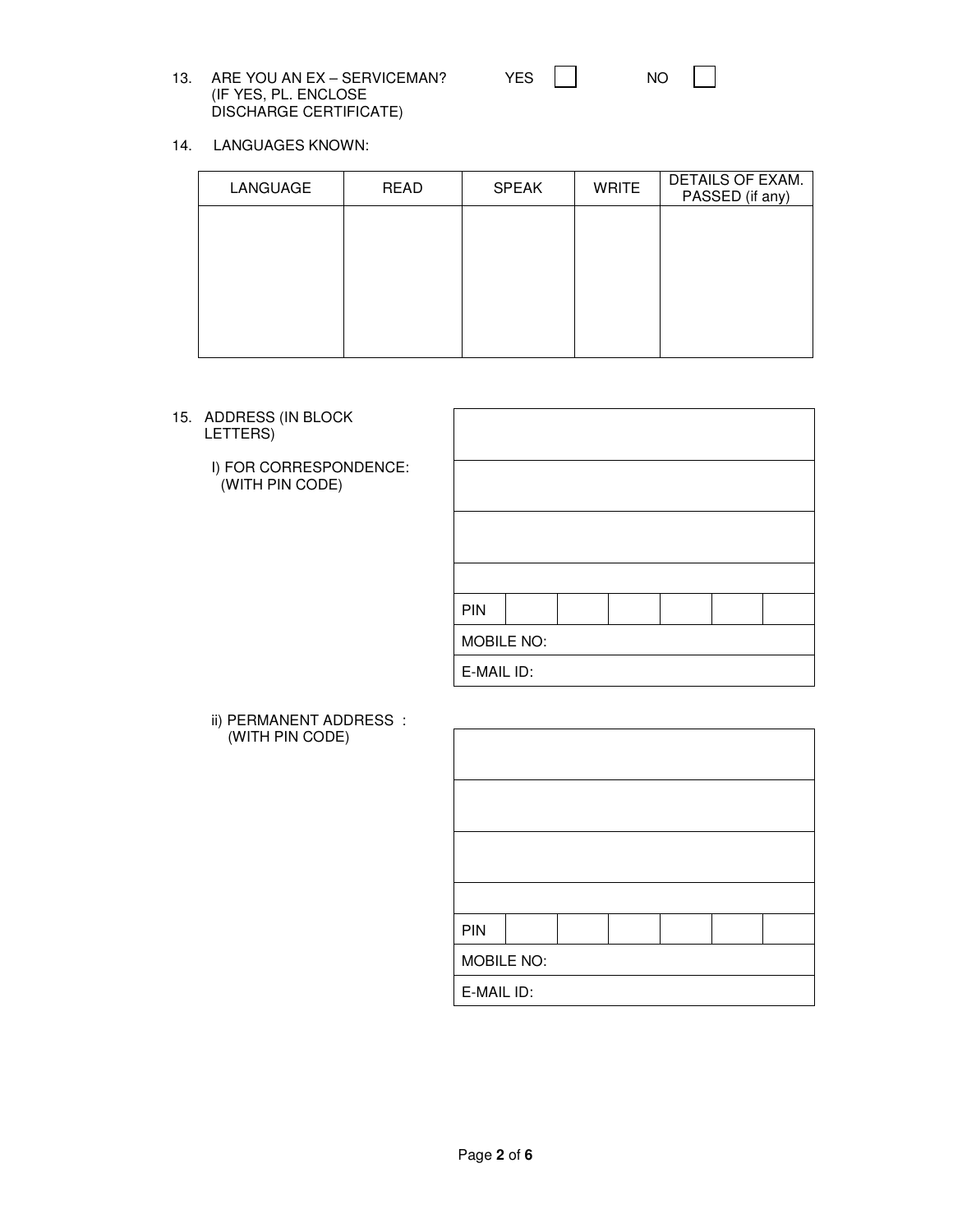## 16. **EDUCATIONAL QUALIFICATIONS:**

DETAILS MAY BE FURNISHED IN THE FORMAT INDICATED BELOW: (TOTAL MAXIMUM MARKS AND PERCENTAGE OF MARKS TO BE FILLED IN CLEARLY WHERE EVER APPLICABLE)

|                                     | UNIVERSITY/                          |                                  |                 | <b>DETAILS OF MARKS</b>                         |                            |                                  |              |
|-------------------------------------|--------------------------------------|----------------------------------|-----------------|-------------------------------------------------|----------------------------|----------------------------------|--------------|
| <b>EXAM PASSED</b>                  | <b>BOARD</b> /<br><b>INSTITUTION</b> | <b>YEAR OF</b><br><b>PASSING</b> | <b>SUBJECTS</b> | <b>TOTAL</b><br><b>MARKS</b><br><b>OBTAINED</b> | <b>MAX</b><br><b>MARKS</b> | $%$ of<br>MARKS/<br><b>GRADE</b> | <b>Class</b> |
| <b>SSC</b>                          |                                      |                                  |                 |                                                 |                            |                                  |              |
| HSC/DIPLOMA                         |                                      |                                  |                 |                                                 |                            |                                  |              |
| B.E/B.TECH.                         |                                      |                                  |                 |                                                 |                            |                                  |              |
| Other<br>qualifications<br>(if any) |                                      |                                  |                 |                                                 |                            |                                  |              |
|                                     |                                      |                                  |                 |                                                 |                            |                                  |              |
|                                     |                                      |                                  |                 |                                                 |                            |                                  |              |
|                                     |                                      |                                  |                 |                                                 |                            |                                  |              |

**NOTE:** WHEREVER THE MARKS ARE INDICATED EITHER AS 'GRADE' / 'CGPA', CANDIDATES ARE REQUIRED TO INVARIABLY INDICATE THE EQUIVALENT PERCENTAGE OF MARKS DULY SUPPORTED BY A CERTIFICATE ISSUED BY AN AUTHORITY OF THE INSTITUTION / UNIVERSITY.

## 17. **EXPERIENCE \* (INCLUDING SERVICE IN DEFENCE)**

| <b>DETAILS</b><br><b>OF POST</b><br><b>HELD</b> | <b>NATURE OF</b>                    |             | <b>PERIOD</b> |            | <b>ORGANISATION</b><br><b>NAME &amp;</b><br><b>ADDRESS</b> | IF IN<br><b>GOVERNM</b><br><b>ENT</b>                                     | <b>REASON</b>                |
|-------------------------------------------------|-------------------------------------|-------------|---------------|------------|------------------------------------------------------------|---------------------------------------------------------------------------|------------------------------|
|                                                 | <b>WORK DONE</b><br><b>IN BRIEF</b> | <b>FROM</b> | TO            | <b>PAY</b> |                                                            | <b>SERVICE,</b><br><b>WHETHER</b><br>TEMP/<br><b>PERMANE</b><br><b>NT</b> | <b>FOR</b><br><b>LEAVING</b> |
|                                                 |                                     |             |               |            |                                                            |                                                                           |                              |
|                                                 |                                     |             |               |            |                                                            |                                                                           |                              |
|                                                 |                                     |             |               |            |                                                            |                                                                           |                              |

(**\* NECESSARY DOCUMENTS TO BE ENCLOSED IN SUPPORT OF EXPERIENCE**)

18. IS THE APPLICANT UNDER ANY CONTRACTUAL OBLIGATION TO SERVE THE CENTRAL / STATE GOVT./ANY OTHER PUBLIC SECTOR UNDERTAKING?

\_\_\_\_\_\_\_\_\_\_\_\_\_\_\_\_\_\_\_\_\_\_\_\_\_\_\_\_\_\_\_\_\_\_\_\_\_\_\_\_\_\_\_\_\_\_\_\_\_\_\_\_\_\_\_\_\_\_\_\_\_\_\_\_\_\_\_\_\_\_\_\_\_\_\_

IF SO, PLEASE FURNISH FULL DETAILS:

19. IS THE APPLICANT IN RECEIPT OF ANY PENSION GRATUITY OR EMPLOYER'S SHARE OF CONTRIBUTORY PF FROM THE CENTRAL / STATE GOVT. OR ANY PUBLIC SECTOR UNDERTAKINGS?

IF SO PLEASE FURNISH FULL DETAILS: \_\_\_\_\_\_\_\_\_\_\_\_\_\_\_\_\_\_\_\_\_\_\_\_\_\_\_\_\_\_\_\_\_\_\_\_\_\_\_\_\_\_\_\_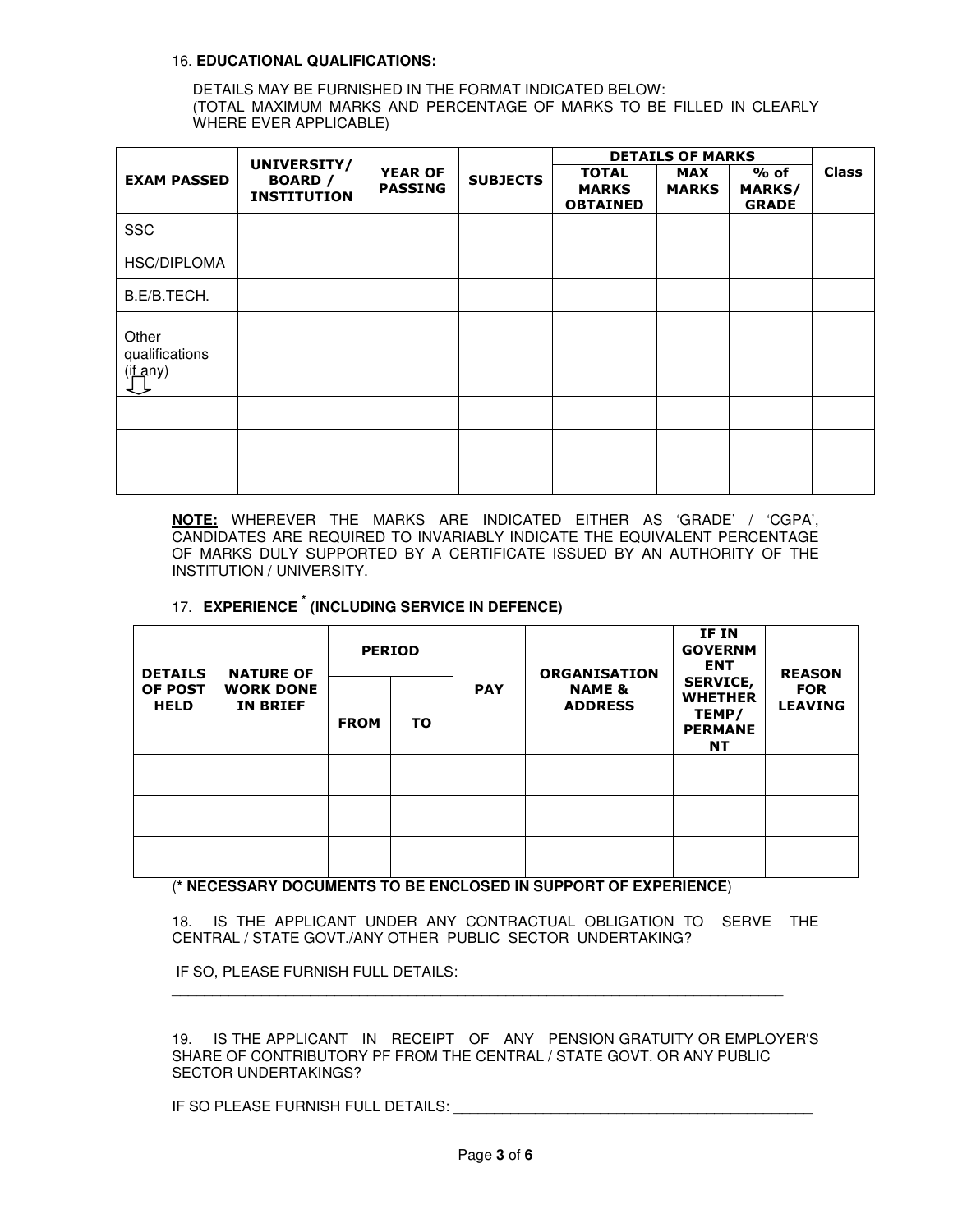20. DETAILS OF RELATIVES EMPLOYED IN NFC OR ANY OTHER CONSTITUENT UNIT OF DEPARTMENT OF ATOMIC ENERGY:

| SL.<br>NO. | <b>NAME OF RELATIVE</b> | <b>RELATION</b> | <b>UNIT</b> | <b>POST HELD</b> |
|------------|-------------------------|-----------------|-------------|------------------|
|            |                         |                 |             |                  |
|            |                         |                 |             |                  |
|            |                         |                 |             |                  |

21. PLEASE **FURNISH REFERENCES** OF TWO PERSONS (NOT RELATIVES):

| S.NO. | <b>NAME</b> | <b>OCCUPATION</b> | <b>ADDRESS WITH CONTACT</b><br><b>DETAILS</b> |
|-------|-------------|-------------------|-----------------------------------------------|
| 01.   |             |                   |                                               |
| 02.   |             |                   |                                               |

- 22. HOBBIES/ EXTRA CURRICULAR ACTIVITIES (IF ANY): \_\_\_\_\_\_\_\_\_\_\_\_\_\_\_\_\_\_\_\_\_\_\_\_\_\_\_\_\_\_\_\_\_
- 23. ANY OTHER INFORMATION THE APPLICANT WISHES TO PROVIDE IN SUPPORT OF HIS/HER APPLICATION  $:$
- 24. APPLICATION FEE DETAILS (IF APPLICABLE):

| 25. LIST OF DOCUMENTS ENCLOSED: |                                                                                                                                                          |
|---------------------------------|----------------------------------------------------------------------------------------------------------------------------------------------------------|
|                                 | 26. I S/O/D/O DECLARE THAT ALL                                                                                                                           |
|                                 | THE INFORMATION GIVEN ABOVE IS CORRECT AND I UNDERSTAND THAT FURNISHING<br>FALSE INFORMATION IF DETECTED AT ANY TIME MAKES ME LIABLE FOR TERMINATION, IF |
| ORGANISATION.                   | APPOINTED. I AGREE TO ABIDE BY THE RULES AND REGULATIONS OF THE                                                                                          |
| PLACE : ________________        |                                                                                                                                                          |
| DATE : _______________          |                                                                                                                                                          |
|                                 | SIGNATURE OF THE CANDIDATE                                                                                                                               |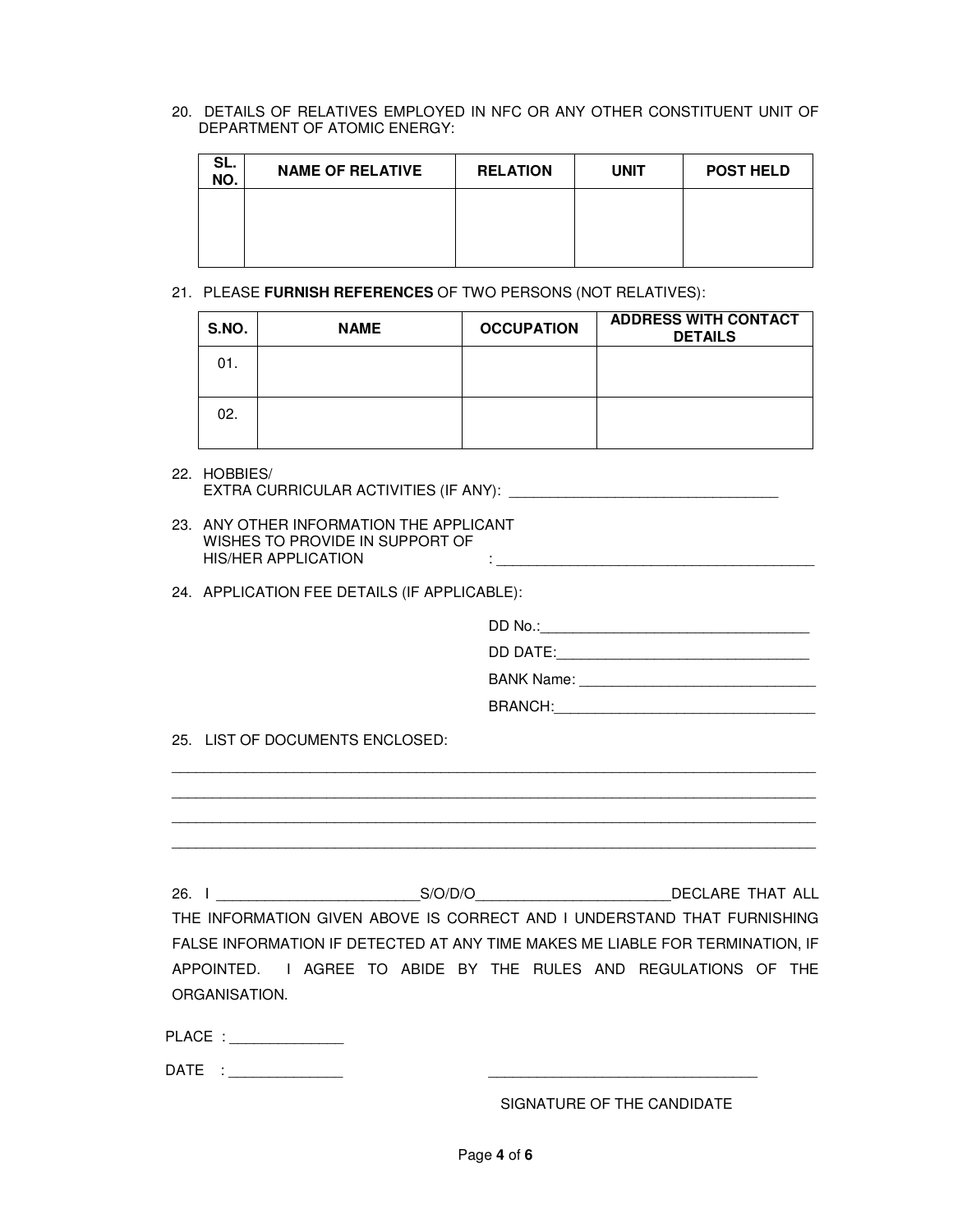# # # # ## # # # ## # # # ## # # # ## # # # ## # # # ## # # # ## # # # ## # # # ## # # # ## # # #

## **CHECKLIST (TO BE ATTACHED TO THE APPLICATION) PLEASE CHECK IN THE RELEVANT BOX ( √ )**

| 01. |          | LATEST COLOUR PHOTOGRAPH AFFIXED.<br>(DULY SIGNED ACCROSS BY SELF)                                                                                                                                |  |
|-----|----------|---------------------------------------------------------------------------------------------------------------------------------------------------------------------------------------------------|--|
| 02. |          | APPLICATION IN PRESCRIBED FORMAT DULY SIGNED                                                                                                                                                      |  |
| 03. |          | ATTESTED COPIES OF CERTIFICATES ATTACHED:                                                                                                                                                         |  |
|     | A)<br>B) | ATTESTED COPY OF CERTIFICATE IN SUPPORT OF DATE OF BIRTH<br>ATTESTED COPIES OF ALL THE CERTIFICATES IN SUPPORT OF<br>EDUCATIONAL QUALIFICATION STARTING FROM X STANDARD                           |  |
|     |          | C) ATTESTED COPY OF CASTE CERTIFICATE (SC/ST/OBC) IN THE<br>PRESCRIBED FORMAT (If Applicable)                                                                                                     |  |
|     | D)       | ATTESETED COPY OF EXPERIENCE CERTIFICATE                                                                                                                                                          |  |
|     | E)       | ATTESTED COPY OF DISCHARGE CERTIFICATE IN SUPPORT OF EX-<br><b>SERVICEMEN</b><br>(If Applicable)                                                                                                  |  |
|     |          | F) DECLARATION OF INFORMING PRESENT EMPLOYER (OR)<br>NO OBJECTION CERTIFICATE IN CASE APPLICANT WORKING UNDER<br>CENTRAL/STATE GOVERNMENT, PUBLIC SECTOR UNDERTAKINGS,<br>AUTONOMOUS BODIES, ETC. |  |
|     |          | G) ATTESTED COPY OF CERTIFICATE FOR CLAIMING AGE RELAXATION<br>ADMISSIBLE FOR PERSONS AFFECTED BY 1984 RIOTS.<br>(please refer para-9 of general conditions of advertisement)                     |  |
|     |          | H) ATTESTED COPY OF CERTIFICATE REGARDING DOMICILE IN KASHMIR<br><b>DIVISION</b><br>(please refer para-8 of general conditions of advertisement)                                                  |  |
|     | $\vert$  | DD FOR PAYMENT OF APPLICATION FEE (IF APPLICABLE)                                                                                                                                                 |  |
|     |          |                                                                                                                                                                                                   |  |

SIGNATURE OF THE CANDIDATE WITH DATE \_\_\_\_\_\_\_\_\_\_\_\_\_\_\_\_\_\_\_\_\_\_\_\_\_